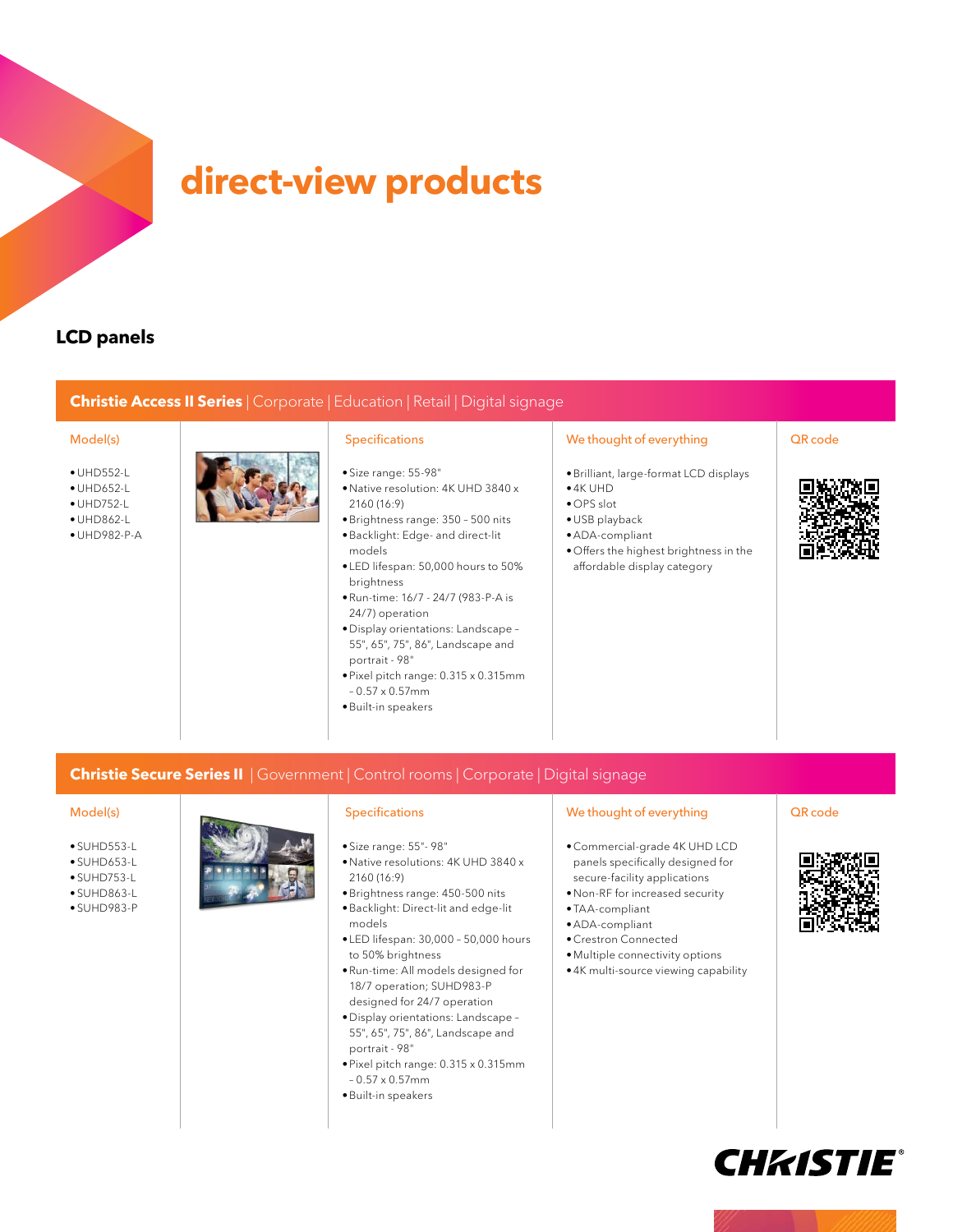# **LCD video walls**

### **Christie Extreme Series** | Control rooms | Corporate | Education | Retail |Architecture and art galleries | Hospitality

- $\bullet$  FHD554-XZ-H
- FHD554-XZ
- FHD554-XZ-HR
- FHD554-XZ-R



- Size: 55"
- •Bezel width of 0.88mm (0.44 per display) to 1.7mm (combined)
- •Native resolution: Full HD (1920 x 1080) (16:9)
- •Brightness: 500 700 nits
- •Backlight: Direct-lit
- LED lifespan: 60,000 hours to 50% brightness
- •Run-time: 24/7 operation
- •Display orientations: Landscape or portrait
- •Pixel pitch: 0.63 x 0.63mm

- •Create near-seamless video walls with our Extreme-narrow bezel tiled LCD panels
- Featuring advanced panel matching and built-in video wall scaling
- Smart Light Control for uniformity and consistency
- Fast motion compensation to reduce tearing of video wall content
- •24/7 operation
- •Remote and redundant power options
- •ADA-compliant
- Select models are TAA-compliant

### **Christie Ultra Series** | Critical viewing | Control rooms | Government | Corporate | Retail | Hospitality



- 
- •Bezel width range: 3.5mm
- •Native resolutions: Full HD (1920 x
- •Brightness range: 500
- •Backlight: Direct-lit
- LED lifespan: 50,000 hours to 50%
- •Run-time: 24/7 operation
- •Display orientations: Landscape or portrait
- •Pixel pitch range: 0.63 x 0.63mm

- •Professional-grade, ultra-narrow bezel width for near-seamless LCD video walls
- •Up to full HD, built-in video processing, and 24/7 operation
- •Advanced panel matching ensures image uniformity and fast installation
- •Built-in video wall scaling supports 4K signals across video walls up to 10x10 configurations
- •ADA-compliant
- FHD554-X model is non-RF and TAA-compliant

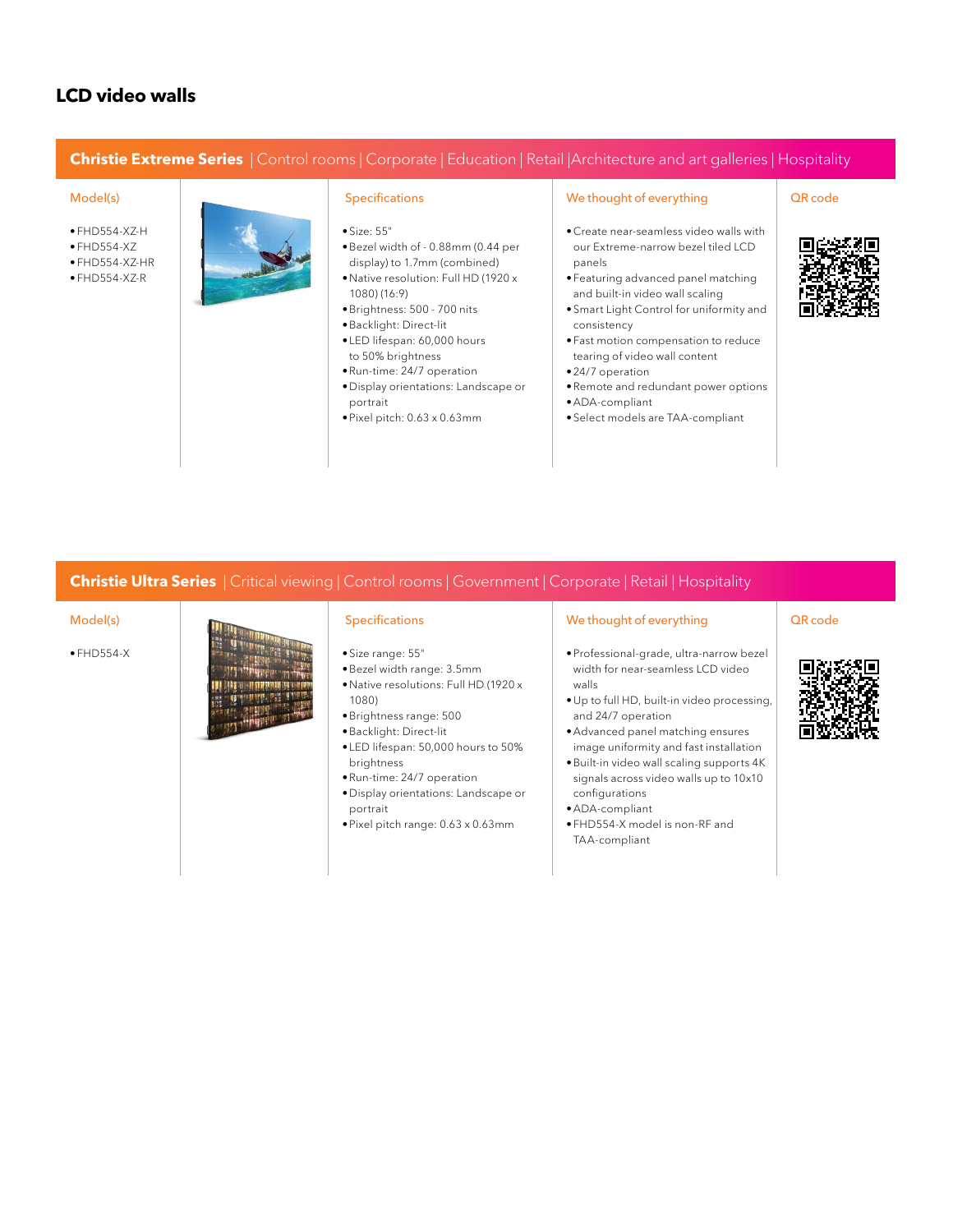### **LED video walls**

### **Christie Core Series II** | Public spaces | Corporate | Education | Government | Control rooms

- LED009-C2-I
- LED012-C2-I
- LED015-C2-I
- LED018-C2-I
- LED025-C2-I



- •Pixel pitch range: 0.9 2.5mm
- •Brightness: 800 nits (cd/sq m)
- •Pixel configuration: 3-in-1 (1R1G1B) •Pixel density range: 1,137,777 – 160,000 pixels/sq m
- •Aspect ratio: 16:9
- •Contrast ratio: 5,000-1 @ 1Lux, 2,000:1 @ 10Lux
- •Compatible with our E510 or E600 controller

- •Reliable, affordable, high-value LED video walls
- •24/7 operation
- Simple, concealed cable design
- •Redundant on-board power
- Full-front access for easy installation and service
- •ADA-compliant direct-mount system
- Scales to common resolutions including HD and 4K
- •Powered by our E510 or E600 controller for simple system design and enhanced processing that can deliver 4K@60Hz, HDR10, and low-brightness enhancements